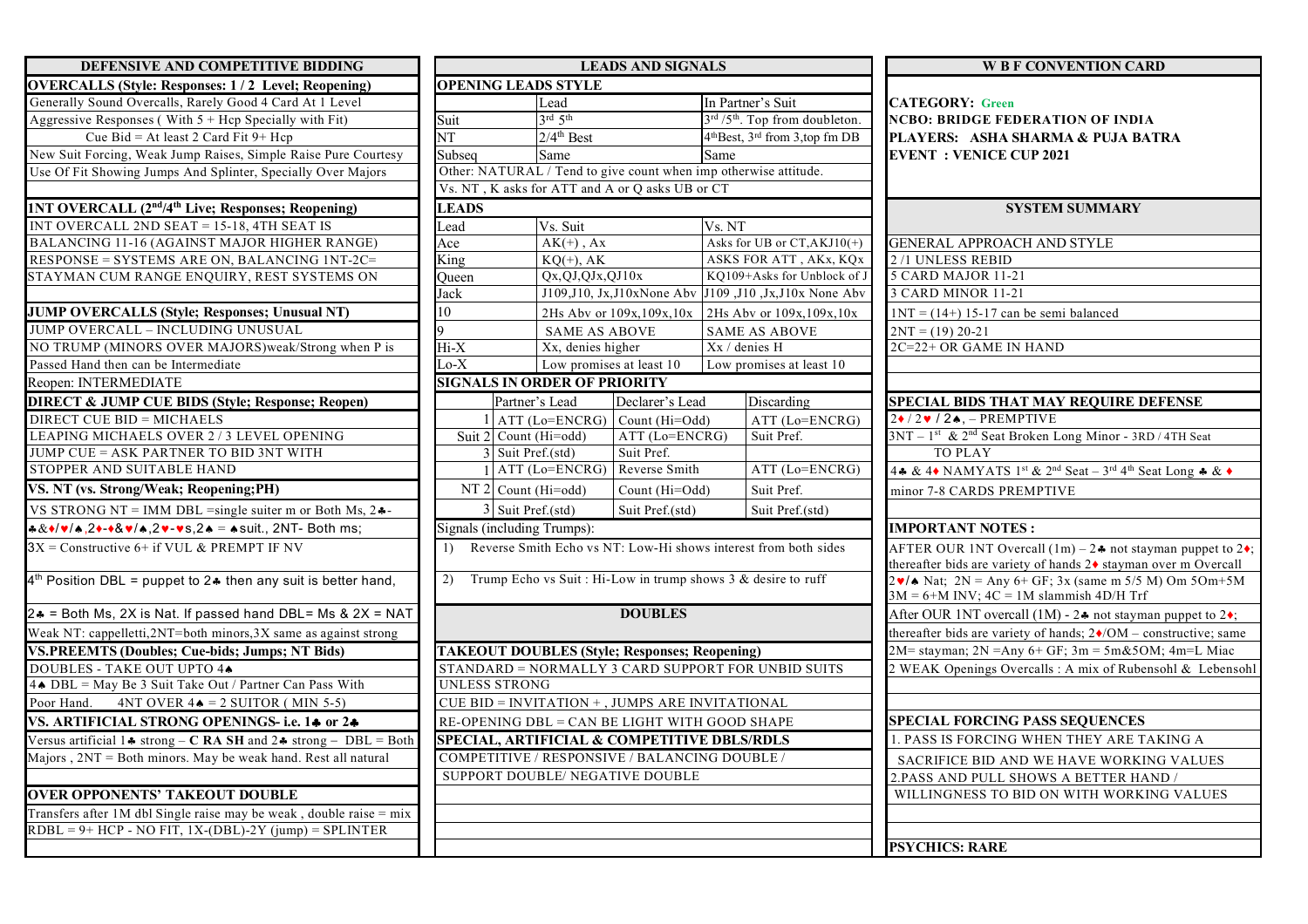| <b>OPENING</b> |                   |                  |                   |                                                               |                                                                                                                                                                                                                                                                          |                                                                                                                                                     |                                                                                                     |
|----------------|-------------------|------------------|-------------------|---------------------------------------------------------------|--------------------------------------------------------------------------------------------------------------------------------------------------------------------------------------------------------------------------------------------------------------------------|-----------------------------------------------------------------------------------------------------------------------------------------------------|-----------------------------------------------------------------------------------------------------|
|                | TICK IF RTIFICIAL |                  |                   | <b>DESCRIPTION</b>                                            | <b>RESPONSES</b>                                                                                                                                                                                                                                                         | <b>SUBSEQUENT ACTION</b>                                                                                                                            | <b>COMPETITIVE &amp; PASSED HAND</b><br><b>BIDDING</b>                                              |
| $1 +$          |                   | $\overline{3}$   | 3 <sub>•</sub>    | $11-21$                                                       | Natural / Inverted Raises - $2\bullet$ = 5/5 Red Suits 9-11                                                                                                                                                                                                              | 14-1↓ -1NT=bal. can have M., No XYZ after 1◆                                                                                                        | $1 - 2/3 - LR/MR$ .                                                                                 |
|                |                   |                  |                   |                                                               | $2\mathbf{v} = \min 5 \cdot 8.5 \cdot (9-11)$ , $2\mathbf{A} = \text{BAL} \cdot \text{INV}$ , $2NT = 16+$<br>with $4\clubsuit s$ ; $3\clubsuit$ = MR; $3\spadesuit/\spadesuit$ = splinter, $4\spadesuit$ = RKCB - NOTE 1                                                 | $1 \div 1X - 1NT - 2 \div 1 \times XYZ$ ,<br>JUMP 2NT by Opener - Retransfers                                                                       | $1 \div 2 \rightarrow / \sqrt{\bullet}$ = same UPH 2 $\land$ = 5 $\land$ +5m<br>$2NT = LR BAL HAND$ |
| $1\bullet$     |                   | $\overline{3}$   | 3 <sub>•</sub>    | $11-21$                                                       | Nat / Inverted Raise, $3\bullet = 6 + \bullet - INV$ , $3\bullet = MR - NOTE$ 2                                                                                                                                                                                          | LEBENSOHL ON REVERSE, 3 card M raise                                                                                                                | - SAME AS ABOVE -                                                                                   |
|                |                   |                  |                   |                                                               | NATURAL, 2/1 UNLESS REBID, MINI-MIDI-MAXI                                                                                                                                                                                                                                | JUMP 2NT by Opener - Retransfers                                                                                                                    | 24 ONE way Drury 1 v-2NT=4 suit                                                                     |
| $1$ v          |                   | 5                | 3 <sub>•</sub>    |                                                               | VOID SPLINTERS, Help Suits, 2NT = Nat GF - NOTE 3                                                                                                                                                                                                                        |                                                                                                                                                     | or m SPL; $1 \vee -2 \triangle 3 \triangle 4$ Fit 8-11,<br>$1 \vee -3 \vee = 4$ SPL - NOTE 5        |
| $1 \spadesuit$ |                   | 5                | $3\vee$           | $11-21$                                                       | <b>SAME AS ABOVE FOR</b><br>NOTE <sub>4</sub><br>$\clubsuit$                                                                                                                                                                                                             |                                                                                                                                                     | - DO-14-2NT= $\clubsuit$ suit or some SPL                                                           |
| <b>INT</b>     |                   |                  | 3 <sub>•</sub>    | (14) 15-17 can be Semi Bal                                    | Stayman M Transfers; $2 \triangleleft =$ Minor Stayman - $2N =$                                                                                                                                                                                                          | $1NT - 2 - 2 - 2 = P/C, 2 - 5S$ ; $2NT = INV$ ; $3MSmol$                                                                                            |                                                                                                     |
|                |                   |                  |                   |                                                               | either long m weak or $6\frac{4}{9}$ = GF/Slam F 3 $\frac{4}{3}$ = INV<br>$3\blacktriangledown/\blacktriangle$ =short+30M.5/4m; 44/ $\blacktriangle$ =TRF to 4 $\blacktriangledown/\blacktriangle$ – NOTE 6                                                              |                                                                                                                                                     |                                                                                                     |
| 24             | $\sqrt{ }$        |                  | 3 <sub>•</sub>    | $22 +$ or game in hand                                        | $2\bullet$ = WAITING, rest all suit bids=Nat and 8+<br>2NT=single suiter weak hand - NOTE 7                                                                                                                                                                              | NAT & KOKISH RELAYS                                                                                                                                 | after intervention 2 level - DBL shows<br>weak & P= 4+; 3X DBL = 4+ & P=< 3                         |
| $2\bullet$     |                   | 6                | $2 \triangleleft$ | WEAK 6-11. May have 5 cards<br>(depending on vul) Can have 4M | 2NT=Relay, $3\bullet = \text{GH}$ can have $4\bullet$ ; $3\bullet = \text{B}$ H; $3M = G$ H<br>$&$ OM; $3NT = G$ hand<br>$-$ NOTE $8$                                                                                                                                    |                                                                                                                                                     | New suit=Fit                                                                                        |
|                |                   |                  |                   |                                                               |                                                                                                                                                                                                                                                                          |                                                                                                                                                     |                                                                                                     |
| $2\bullet$     |                   | 6                |                   | WEAK $-6-11$ CAN HAVE 5<br>CARDS OCCASIONALLY                 | 2NT=Relay-Responses - $3 \cdot = G$ G or BB, $3 \cdot = G$ H<br>$-BS$ , $3\vee$ = BH-GS; $3\triangle$ = Solid SUIT; $3NT = OM NOTE$ 9                                                                                                                                    | 2v-2 $\star$ -any bid-3v/3 $\star$ =NF,2v-2NT-3 $\star$ =GG or BB<br>- P asks $3\bullet$ then $3\bullet$ = BB; $3\bullet$ = GG with shortage 3N W/0 | New suit=Fit<br>$2NT$ =spade fit, $2 \triangle$ = any splinter                                      |
|                |                   |                  |                   |                                                               |                                                                                                                                                                                                                                                                          |                                                                                                                                                     |                                                                                                     |
| 2 <sub>0</sub> |                   | 6                |                   | - SAME AS ABOVE -                                             | - SAME AS ABOVE -<br>NOTE <sub>10</sub>                                                                                                                                                                                                                                  | - SAME AS ABOVE -                                                                                                                                   | NEW SUIT = $FIT$ ; $2N = ANY$ SPL                                                                   |
| 2NT            |                   |                  | 3 <sub>•</sub>    | (19)20-21 HCP - Can be Semi Bal                               | 3.4 pupet stayman, $3 \triangle =$ Long m / 3N to play, $3NT = 5/5ms$<br>Game only, $4\cdot 4\cdot 4$ is trf $4\cdot 4\cdot 4\cdot 5\cdot 4\cdot 5\cdot 4\cdot 8$ $4\cdot 4\cdot 5\cdot 5\cdot 4\cdot 5\cdot 4\cdot 5\cdot 5\cdot 5\cdot 5\cdot 6$<br>NOTE <sub>11</sub> | $2NT-3 \cdot -3 \cdot$ one / both Ms- $3 \cdot \sqrt{ }$ = No M; $3 \cdot \sqrt{ }3N=5 \cdot \sqrt{ }$ ;                                            |                                                                                                     |
|                |                   |                  |                   |                                                               |                                                                                                                                                                                                                                                                          |                                                                                                                                                     |                                                                                                     |
| 3X             |                   | $6+$             |                   | Natural.Pre-Empt                                              | New suit is ORF - NOTE 12                                                                                                                                                                                                                                                |                                                                                                                                                     |                                                                                                     |
| 3NT            | $\sqrt{ }$        |                  |                   | Broken m in 1 <sup>st</sup> /2 <sup>nd</sup> seat             | $4/5/6/7$ $\bullet$ = Pass / Correct, 4 $\bullet$ =short suit ask, NOTE 12                                                                                                                                                                                               | $3NT-4$ $-4$ $\vee$ / $\triangle$ = shortness; $4NT = no$ shortness                                                                                 |                                                                                                     |
|                | $\sqrt{ }$        |                  |                   | $3rd/4th$ seat - To Play                                      |                                                                                                                                                                                                                                                                          |                                                                                                                                                     |                                                                                                     |
| $4\clubsuit$   | $\sqrt{ }$        | $6 + \bullet$    |                   | $NAMYATS - 1/2$ SEAT                                          | New suit = Control asking $-4NT=RKCB$<br>NOTE <sub>13</sub>                                                                                                                                                                                                              |                                                                                                                                                     |                                                                                                     |
| $4\bullet$     | $\sqrt{ }$        | $6 + \spadesuit$ |                   | $NAMYATS - 1/2$ SEAT                                          | - Same as Above -<br>NOTE <sub>13</sub>                                                                                                                                                                                                                                  |                                                                                                                                                     |                                                                                                     |
| $4\bullet$     |                   | $6 + \bullet$    |                   | Nat pre-empt good/bad in 3 <sup>rd</sup> seat                 | 4NT=RKCB, new suit = control asking                                                                                                                                                                                                                                      | $1stk$ step 3 little no control – $2nd$ Qx 0r 2                                                                                                     | $3rd - K$ or singleton 4 <sup>th</sup> is A or void                                                 |
| $4 \spadesuit$ |                   | $6+$             |                   | - SAME AS ABOVE -                                             | - SAME AS ABOVE -                                                                                                                                                                                                                                                        |                                                                                                                                                     |                                                                                                     |
| 4NT            | $\sqrt{ }$        |                  |                   | Specific ace asking                                           | 54=no Ace,5 $\bullet$ = $\bullet$ A,5 $\bullet$ = $\bullet$ A,5 $\bullet$ = $\bullet$ A,5NT= $\bullet$ A                                                                                                                                                                 |                                                                                                                                                     |                                                                                                     |
| $54/5+$        |                   | $8+$             |                   | <b>TO PLAY</b>                                                |                                                                                                                                                                                                                                                                          | <b>HIGH LEVEL BIDDING</b>                                                                                                                           |                                                                                                     |
|                |                   |                  |                   |                                                               |                                                                                                                                                                                                                                                                          | 1. FORCING PASS WHEN THEY ARE TAKING A SACRIFICE                                                                                                    |                                                                                                     |
| $5 \vee 54$    |                   | $8+$             |                   |                                                               |                                                                                                                                                                                                                                                                          | 2. PASS & PULL = BETTER HAND, WILLINGNESS TO BID ON WITH                                                                                            |                                                                                                     |
|                |                   |                  |                   |                                                               |                                                                                                                                                                                                                                                                          | <b>WORKING CARDS</b><br>3. DOPI, ROPI, DEPO REPO                                                                                                    |                                                                                                     |
|                |                   |                  |                   |                                                               |                                                                                                                                                                                                                                                                          | 4. RKC $- 1403$ ,                                                                                                                                   |                                                                                                     |
|                |                   |                  |                   |                                                               |                                                                                                                                                                                                                                                                          | 5. 5NT= K ask  responses K Bid or 2 Other Ks                                                                                                        |                                                                                                     |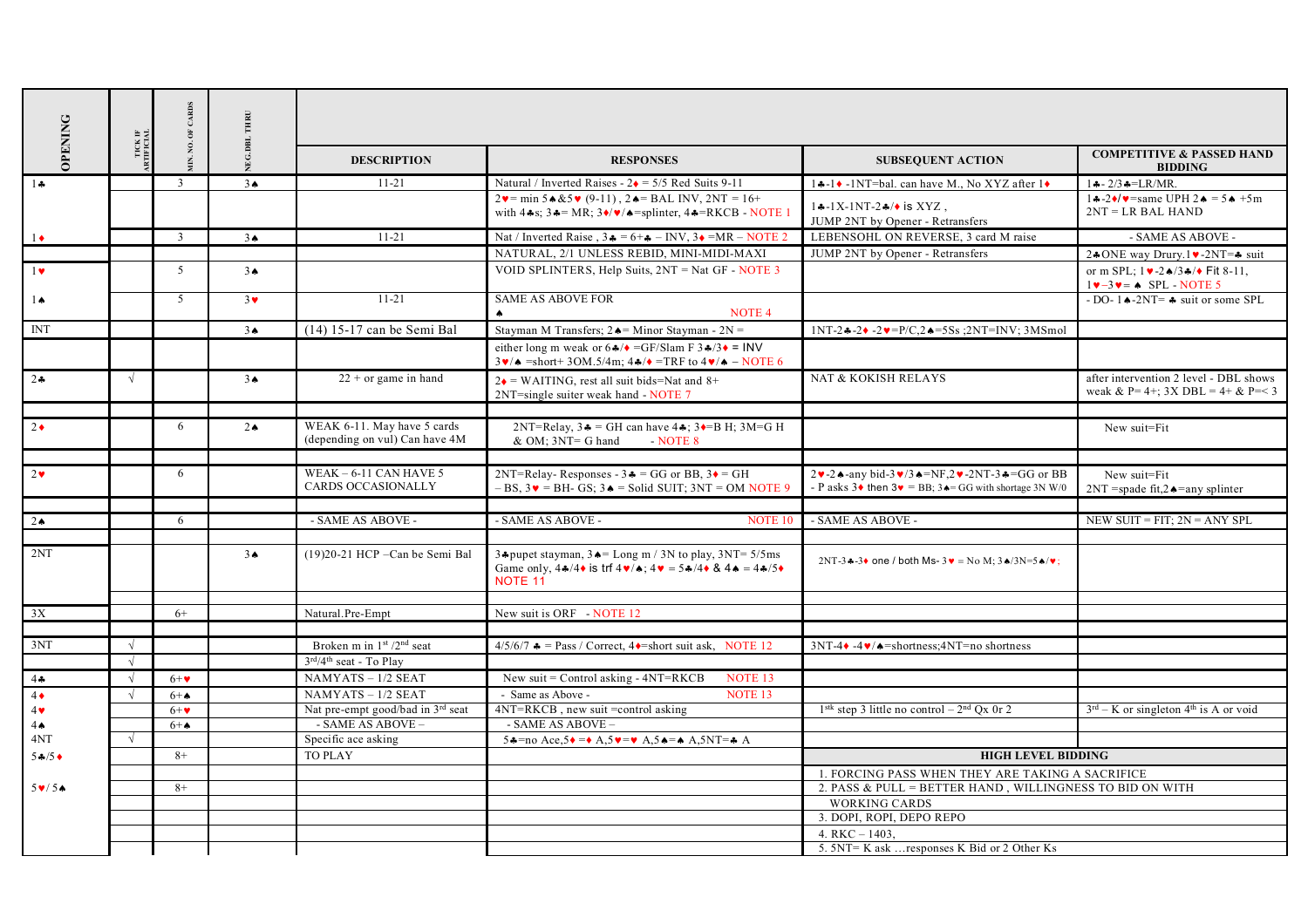# **Supplementary Notes**

# **Table of Contents**

| Note 5 : 1M Opening by partner in 3rd/4 <sup>th</sup> seat - Reverse Drury  4 |  |
|-------------------------------------------------------------------------------|--|
|                                                                               |  |
|                                                                               |  |
|                                                                               |  |
|                                                                               |  |
|                                                                               |  |
|                                                                               |  |
| Note 12: 3 Level Openings and Responses                                       |  |
| Note 13: NAMYATS 4. Opening and Responses - 1st/2nd seat 9                    |  |
|                                                                               |  |
|                                                                               |  |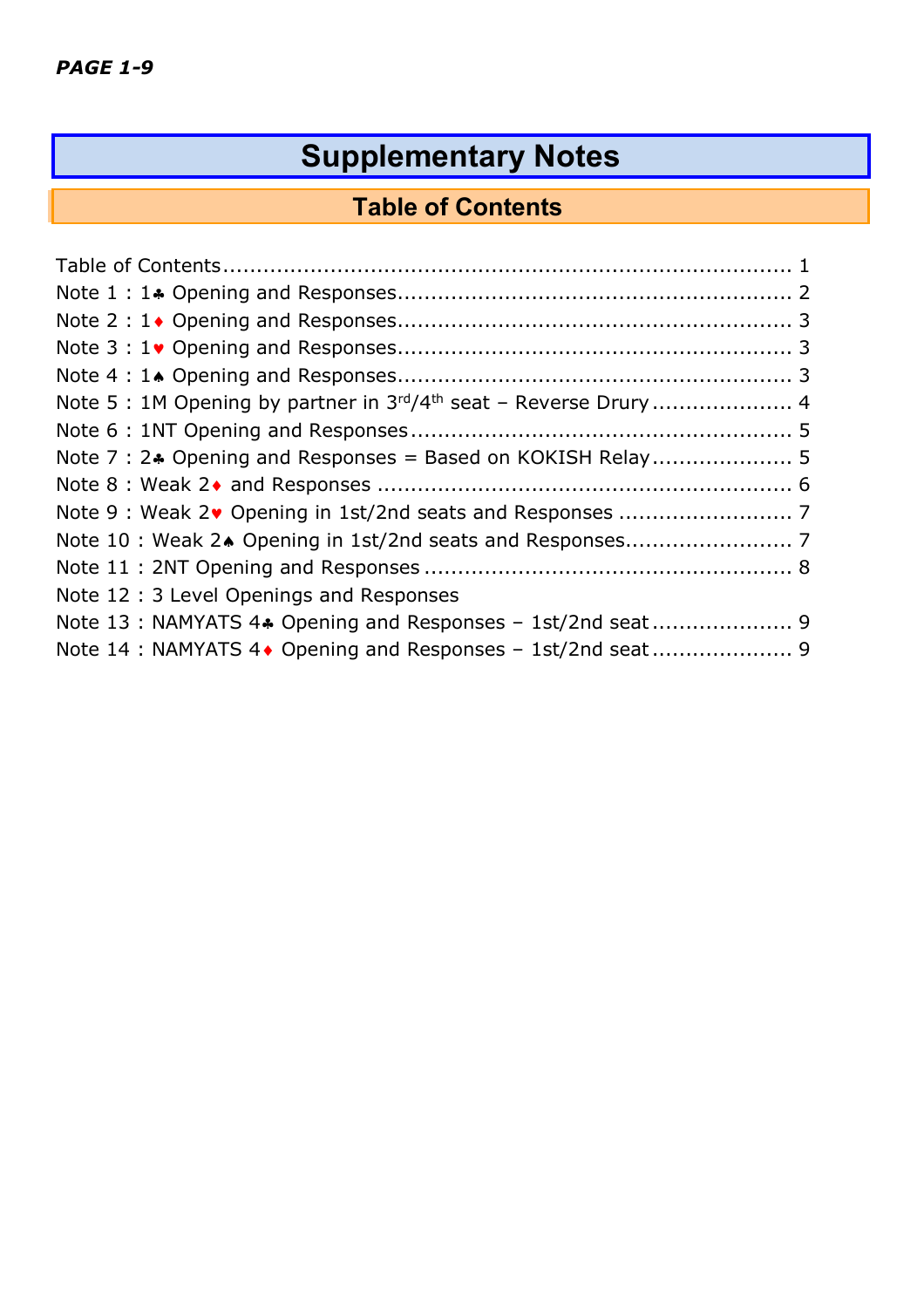### *PAGE 2-9*

# **Note 1 : 1**§ **Opening and Responses**

|       |                     |          | $1 \cdot \cdot \cdot$ - 1 $\cdot$ /1 $\cdot$ /1 $\cdot$ = Natural 4+ cards (1 $\cdot$ can rarely be 3 cards with some awkward hands)<br>Resp 1X then Opener's 1Y XYZ Applies Nat; 0n 1X by responder and opener' s $2N = bal 17-19 -$<br>RETRANSTERS Applies. REVERSE BIDS - 2N is transfer to 3♣ (can be by passed) rest all bids<br>are forcing |
|-------|---------------------|----------|---------------------------------------------------------------------------------------------------------------------------------------------------------------------------------------------------------------------------------------------------------------------------------------------------------------------------------------------------|
|       | <b>RESPONSES:</b>   |          |                                                                                                                                                                                                                                                                                                                                                   |
| $1 -$ | $1 \bullet$ :       |          | May be on 3-carder suit, in that case less H.C.P.                                                                                                                                                                                                                                                                                                 |
| $1 +$ | $1 \vee / \wedge$ : |          | Good 5+ points, 4+ suit.                                                                                                                                                                                                                                                                                                                          |
| $1 -$ | 1NT                 |          | 8-10, denies 4M.<br>$\sim 1000$ and $\sim 1000$                                                                                                                                                                                                                                                                                                   |
|       | $2 \bullet$ :       |          | 9-11, 5+ As & 5+ $\triangledown$ s. – for weaker bid 1A then 2 $\triangledown$ ; for GF go via XYZ                                                                                                                                                                                                                                                |
|       | $2 \spadesuit$ :    |          | <b>INV 11-12 BAL</b>                                                                                                                                                                                                                                                                                                                              |
| $1 -$ | $2NT$ :             |          | 4+* 16+HCP (minor Jacoby -opener 3* pupet to 3 •; now opener                                                                                                                                                                                                                                                                                      |
|       |                     |          | $3\cdot / \sqrt{4}/3N$ is singleton $\sqrt{4}/\sqrt{3}/\sqrt{8}$ is                                                                                                                                                                                                                                                                               |
|       |                     |          | $2nd$ suit                                                                                                                                                                                                                                                                                                                                        |
|       |                     |          | 3N no singleton/ $2^{nd}$ suit – min - to play)                                                                                                                                                                                                                                                                                                   |
| $1 -$ | $2 - 2$             |          | Inverted, 10+ hcp, 5+ support, denies 4Ms, forcing up to 3Bm.                                                                                                                                                                                                                                                                                     |
| $1 -$ | $2 \bullet$ :       |          | 5/5 IN RED SUITS 9-11                                                                                                                                                                                                                                                                                                                             |
| $1 -$ | $3 - 2$             |          | Mixed raise, good 7-9, and generally 5+ supports.                                                                                                                                                                                                                                                                                                 |
| $1 -$ | $3\bullet$          |          | SPL with 5+ supports.                                                                                                                                                                                                                                                                                                                             |
|       | $3$ v/a             |          |                                                                                                                                                                                                                                                                                                                                                   |
|       | 3NT                 | $\sim$ 1 | $12 - 15.$                                                                                                                                                                                                                                                                                                                                        |
|       | 4M                  |          | NAT, To Play.                                                                                                                                                                                                                                                                                                                                     |

#### **MODIFICATIONS IN RESPONSE BY PASSED HAND**

|            | 2Bm            | $\mathcal{L}$        | Inverted, 10-11.                                    |
|------------|----------------|----------------------|-----------------------------------------------------|
|            | 3Bm            | $\ddot{\phantom{a}}$ | Mixed raise                                         |
| $1 -$      | 1NT            | $\ddot{\phantom{a}}$ | $8 - 10.$                                           |
| $1\bullet$ | 34             | $\ddot{\phantom{a}}$ | ♣ suit INV                                          |
| $1 +$      | $2\bullet$     | $\ddot{\cdot}$       | 5/5 Red suits                                       |
|            | $2\bullet$     | $\ddot{\cdot}$       | 9-11, 5+ $\clubsuit$ s & 5+ $\blacktriangledown$ s. |
|            | 2 <sub>A</sub> |                      | 9-11, 5+ $\clubsuit$ s & 5+ any m                   |
|            | 2NT            | $\cdot$              | 11-bad 12                                           |

#### **OVER TAKE OUT DOUBLE**

- **RDBL** = Good 9+, primarily interested in penalty with the ability to double at least two of the unbid suits by himself. After RDBL pass is F from both hand upto 2♠, so with a bad hand opener needs to bid immediately, any delayed action shows a good hand.
- **Raise to 2** = Courtsey raise TO PLAY
- **Raise to 3**  $= LR$ .
- $2NT = FLIP FLOP weak bid m Prempt$
- 1♣ (X) 2♦/2♥/2♠ Weak Suit
- 1  $(X)$  3 $\clubsuit$  =  $\clubsuit$  suit INV
- 1 (X) 2 $\clubsuit$  = NAT, F.

**OVER 1m- SUIT OVERCALL**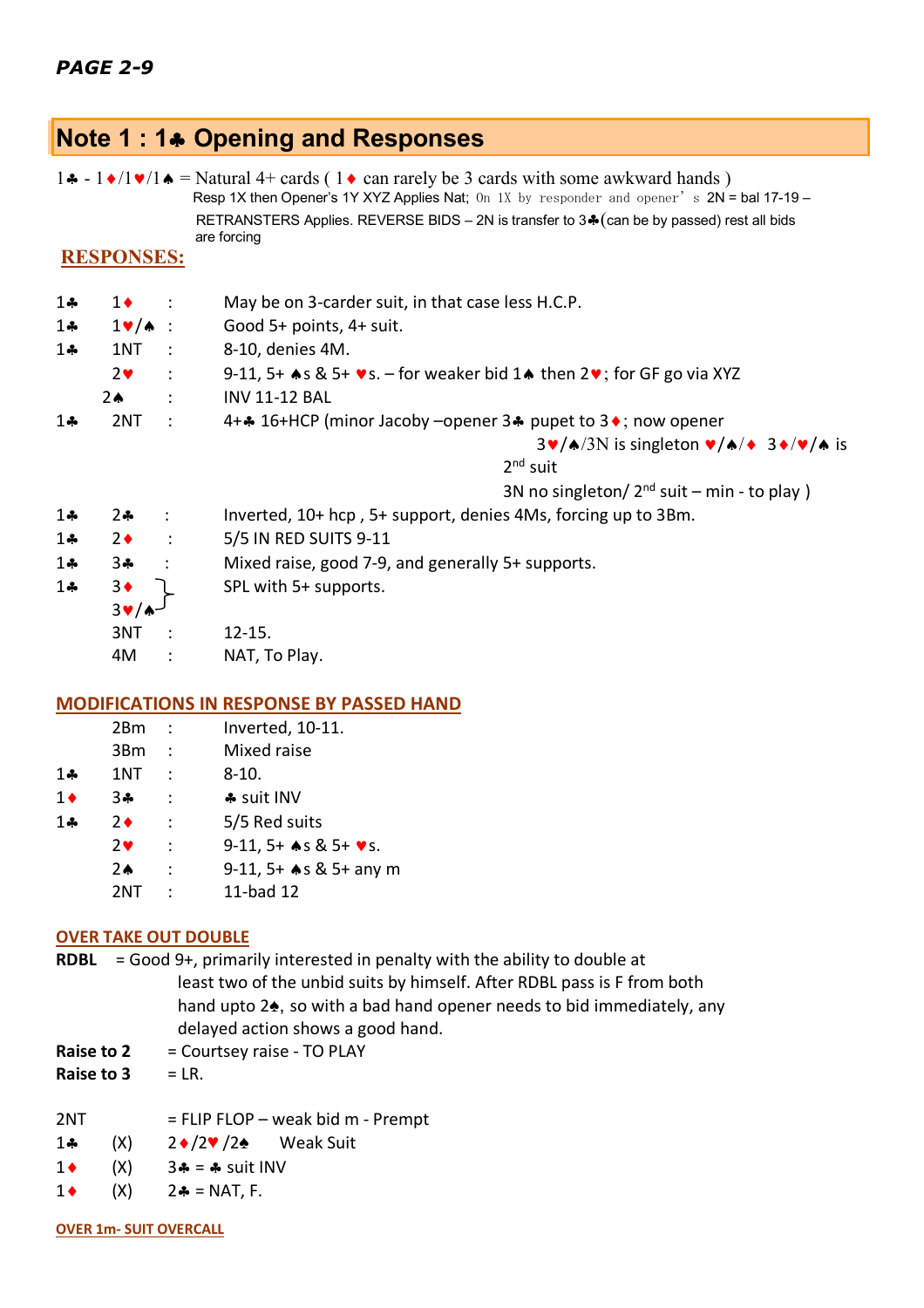| <b>Double</b> $= NEG$ . |          |              |
|-------------------------|----------|--------------|
| Cue                     | $= IR +$ |              |
| Jump cue                |          | $=$ SPL.     |
| 4Μ                      |          | $=$ To play. |
| 2Ν                      |          | = NAT INV    |

#### **1m – (1NT) OVERCALL**

Double = Penalty.

2♣ = Landy, opener will bid 2♦ if he has equal length in M if open 1♣; on1♦ bid 2M as 2♦ is suit transfer

- $2 \cdot / \cdot$  = Transfer to  $2 \cdot / \cdot$
- $2 \triangle$  = Both ms
- $2NT = One long m with tolerance for other m like a  $6/3$$
- 3m = Preemptive if Bm,

 $30m/3M = NAT$ , INV

### **Note 2 : 1**¨ **Opening and Responses**

Almost similar approach as over 14. except

| $1\bullet$ | 1NT                                  | $\ddot{\cdot}$       | 6-10, denies 4M.                                                                                                             |
|------------|--------------------------------------|----------------------|------------------------------------------------------------------------------------------------------------------------------|
| $1\bullet$ | $2 -$                                |                      | 4+ suit, GF - If opener bids 2N then RETRANSFERS                                                                             |
| $1\bullet$ | 2NT                                  | $\sim 10^7$          | 4+◆ 16+HCP (minor Jacoby -opener 3↓ pupet to 3◆; now opener                                                                  |
|            |                                      |                      | 3 $\blacktriangleright$ / $\blacktriangle$ /3N is singleton $\blacktriangleright$ / $\blacktriangle$ / $\blacktriangleright$ |
|            |                                      |                      | 3 $\bullet$ pupet to 3 $\bullet$ ; 3 $\bullet$ = 5 $\bullet$ & 3N= 5 $\bullet$                                               |
|            |                                      |                      | $3\vee$ / $\wedge$ is 2 <sup>nd</sup> suit                                                                                   |
|            |                                      |                      | 3N no singleton/ $2^{nd}$ suit – min- to play)                                                                               |
| $1\bullet$ | 3♣                                   | $\sim$ $\sim$ $\sim$ | 6+ $\clubsuit$ 9-11 most points in $\clubsuit$ INV TO 3N                                                                     |
| $1\bullet$ | $4 -$                                |                      | SPL, with 5+ supports.                                                                                                       |
|            | $3\blacktriangledown/\blacktriangle$ |                      |                                                                                                                              |
|            |                                      |                      |                                                                                                                              |

## **Note 3 : 1**© **Opening and Responses**

- 1 $\cdot$  1 $\cdot$  = natural 4+ cards and good 5/6 or more points = Reason to bid 1 $\cdot$  and opener can support with 3-cards. XYZ approach and TWO way check back apply during subsequent bidding.
	- 1NT = Semi Forcing, good 5 to bad 12 points, normally denies 4 card. unless poor hand with 3+ Cards in  $\bullet$  and hope to revert back to v suit at cheapest possible level over partner's REBID. If opener does bid, 3v by responder will be a limit raise with good 10 to bad 12 points- Thereafter 2NT by opener has SPECIAL BIDS
	- 2♦/2  $\bullet$  = Natural Game Force UNLESS REBID then INV. 2♣ & 2 $\bullet$  will be 5+ cards and can have  $\bullet$  fit
	- $2\mathbf{v}$  = Constructive, 7-10 and 3+ card support.
	- $2NT = GF BAL$  Hand, can have 3-4 card  $\blacktriangledown$
	- 24 = Some Splinter 8-10/14+ Opener 2N asks then Resp  $3\cdot\sqrt{3}\cdot\sqrt{3}\cdot\sqrt{3}$  = Splinter  $\cdot\sqrt{}/4$  &  $3\cdot\sqrt{4}$  / $\cdot\sqrt{4}$  = 14+, SPL

```
3\bullet = MR 7-9; 3\bullet = Last train - strong hand; 3\bullet = NON ACCEPT; 3\bullet = S/S Slam try (3N asks -4\bullet/\bullet/\bullet
```

$$
=
$$
  $\clubsuit/\spadesuit$  short): 3NT = HSST in  $\spadesuit$ ;  $4\clubsuit/\spadesuit$  = HSST

- $3 \cdot =$  LR 10-11 4+ $\cdot$ ; SAME AS ABOVE
- $3\blacktriangledown = 4-6$  4+ $\blacktriangledown$  support Premptive

 $3 \triangle$  = VOID SPL – 3NT asks

 $3N/4$  $/4$  =  $\star$  / $\star$ / $\star$ / Splinter , 11-13

4© = TO PLAY , anti slammish , mostly 5+ card in © and some distribution like 5-5-2-1, 5-4-3-1 , 6-4-2-1 etc.

 $4*/5*/5* = EKC$ 

### **Note 4 : 1**ª **Opening and Responses**

Same approach as over  $1\blacktriangledown$  opening . 1♦ - 2♣ (5+)/2♦ (+5) /2♥ (5+) are Game Force Unless REBID  $1 \spadesuit - 3 \spadesuit = \text{Splitter} \clubsuit / \spadesuit - \text{Opnr } 3 \spadesuit \text{ asks-} 3 \spadesuit = \clubsuit 8-10; 3 \spadesuit = \spadesuit \text{SPL } 8-10, 3NT = A \clubsuit \text{SPL } 14+; 4 \spadesuit = \text{SPL in } \clubsuit$ ,  $14+$ ,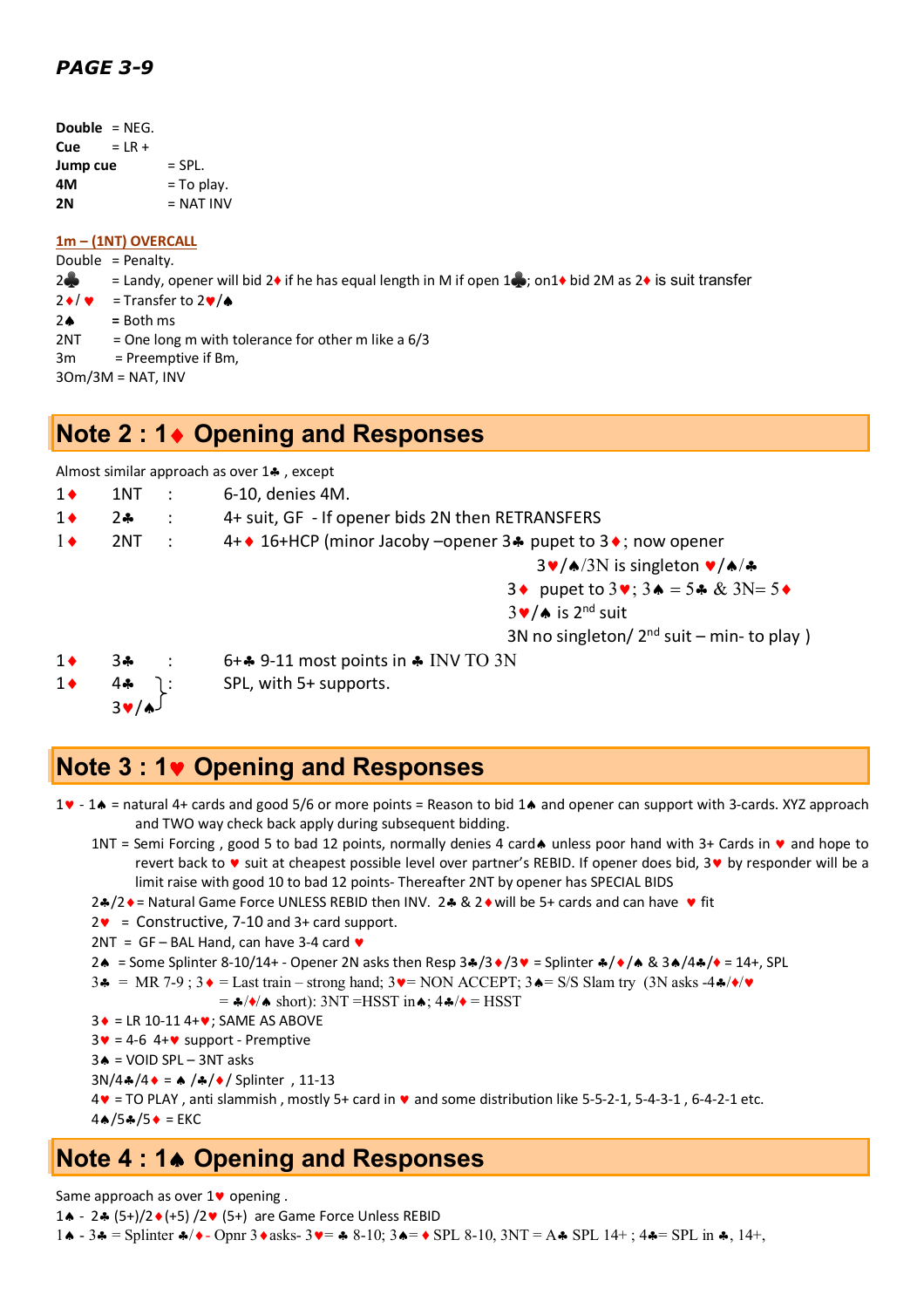### *PAGE 4-9*

 $4 \leftarrow$  SPL in  $\leftarrow$  14+,  $4 \leftarrow$  = A  $\leftarrow$  SPL, 14+,  $4 \leftarrow$  = Game acceptance good 9-10  $1 \cdot \cdot \cdot 3 \cdot \cdot = \text{LR}$ , 10-11; Opener  $3 \cdot \cdot \cdot = \text{LT}$ ;  $3NT = \text{SHORT}$  S  $S/Try - 4 \cdot \cdot 3 \cdot \cdot \cdot = \text{AR}$ ;  $4 \cdot \cdot \cdot \cdot = \text{AR}$  short 4 $\clubsuit$  /4 $\spadesuit$ /4 $\blacktriangleright$  = HS/ST in  $\clubsuit$ / $\blacktriangleright$ / $\blacktriangleright$  $1\spadesuit - 3\spadesuit = \text{SPL}$  in  $\pmb{v}$ ; Opener 3 $\spadesuit$  then 1)Pass = 8-10, SPL in  $\pmb{v}$  2) 3NT = A $\pmb{v}$  Singleton, 14+ 3) 4 $\spadesuit$ /4 $\spadesuit$  = SPL in  $\pmb{v}$ , 14+, Cue in  $\clubsuit$ / $\spadesuit$  4) 4 $\spadesuit$  = SPL in  $\blacktriangledown$ , 8-10, G  $1 \spadesuit - 3 \spadesuit = 5 - 84 + \spadesuit$ 14 - 44/4  $/(4 \cdot 5)$  = Splinters 11-13 1 $\triangle$  - 3NT = VOID SPL - 4 $\triangle$  asks - 4 $\angle$   $\angle$   $\angle$   $\triangle$  =  $\angle$   $\angle$   $\angle$   $\triangle$  Void  $5 \cdot \sqrt{5}$  /5  $\cdot =$  EKC

#### **OVER 1NT OVERCALL**

| Double           | $=$ Penalty.                               |
|------------------|--------------------------------------------|
| $2 -$            | $= 5+$ in other M, 2/3 card in opener's M. |
| $2 \bullet$      | $=$ NAT NF                                 |
| 2M               | $=$ NAT. NF. 5-7                           |
| 3 of partner's M | = Distributional raise. 4M CARDS           |
| 3 <sub>m</sub>   | $=$ NAT, INV.                              |
| 3 other M        | $=$ NAT, INV.                              |
|                  |                                            |

# **Note 5 : 1M Opening by partner in 3rd/4th seat – One Way Drury**

14 - 1NT ( Natural and forcing )

- 2§ = ONE WAY DRURY = 3+ card supp., good 9-11 points , NON FIT-JUMP hand
	- 2 ♦ by opener is asking to describe hand
		- 2♥/3♣/ 3♦ by resp = ♥/♣/♦ suit 5 cards and 4♠s & scattered values
		- 2 $\triangle$  = 3/4 card  $\triangle$  min hand
		- $2N = 3$  card  $\triangle$  max hand
		- 3♠ = 4 card max hand

 $2\mathbf{v} = 4\mathbf{v}$ s

3 $4/3$  by opener =  $4/$  short suit

 $3\vee/4\clubsuit/4\bullet=\vee/4\bullet/\bullet$  suit 5 cards

2NT =  $6\text{A}$  s-with soft stoppers - in that case Resp can bid 2 card worthless suit or 3N/4 $\text{A}$ 

3♠ by resp is min drury

3NT/4 $\spadesuit$  with max drury 3/4  $\spadesuit$  cards.

3♠ is 7 trick hand with 6 solid ♠ suit and an A outside and wants P to play 3NT.

- $1$ **♦** 2 ♦ = NAT 9-11
	- $2\mathbf{v}$  = Natural 5+ cards and good 9+ points (or a long suit and not willing to play in 1NT) and not more than 2 cards in  $\clubsuit$ .
	- $2\spadesuit$  = Logical bid with 3+ card support (LESS than Drury hand )
	- 2NT = ANY splinter , 9-11 HCP or  $\clubsuit$  suit; Opnr 3 $\clubsuit$  asks or can bypass P =  $\clubsuit$  suit; 3 $\spadesuit$ /3 $\spadesuit$ /3 $\spadesuit$  =  $\spadesuit$ / $\blacktriangledown$ / $\clubsuit$  SPL.
	- $3*/3* =$  FIT bids with 5-cards in bid suit and 3+ card  $\bullet$  and good 9-11 points. Ideally FIT bids are 5-4 with 4 card support BUT it can be 3-cards when AOJxx in the bid suit and Kxx in trumps suit type of hand is picked up. Opener can PASS if for some reason, partner had opened a 4-card Major in  $3^{rd}$  seat for lead directing purpose and a Less than normal opening.
	- $3 \triangle = 7-9$  points MR
	- 4ª = Absolute gambling bid with 5+ trumps and very distributional like 5-5-3-0/6-5-1-1 etc not too many HCP

Similar approach over 1<sup>v</sup> opening EXCEPT 2NT is  $*$  suit or m splinter 9-11 HCP (opener can bypass with better hand ); 3\* asks  $-P = 4$  suit;  $3 \cdot 3 \cdot 3 \cdot 3 \cdot 3 \cdot 3 \cdot 5$  SPL and  $1 \cdot 3 \cdot 3 \cdot 5 \cdot 5 \cdot 5$  Splinter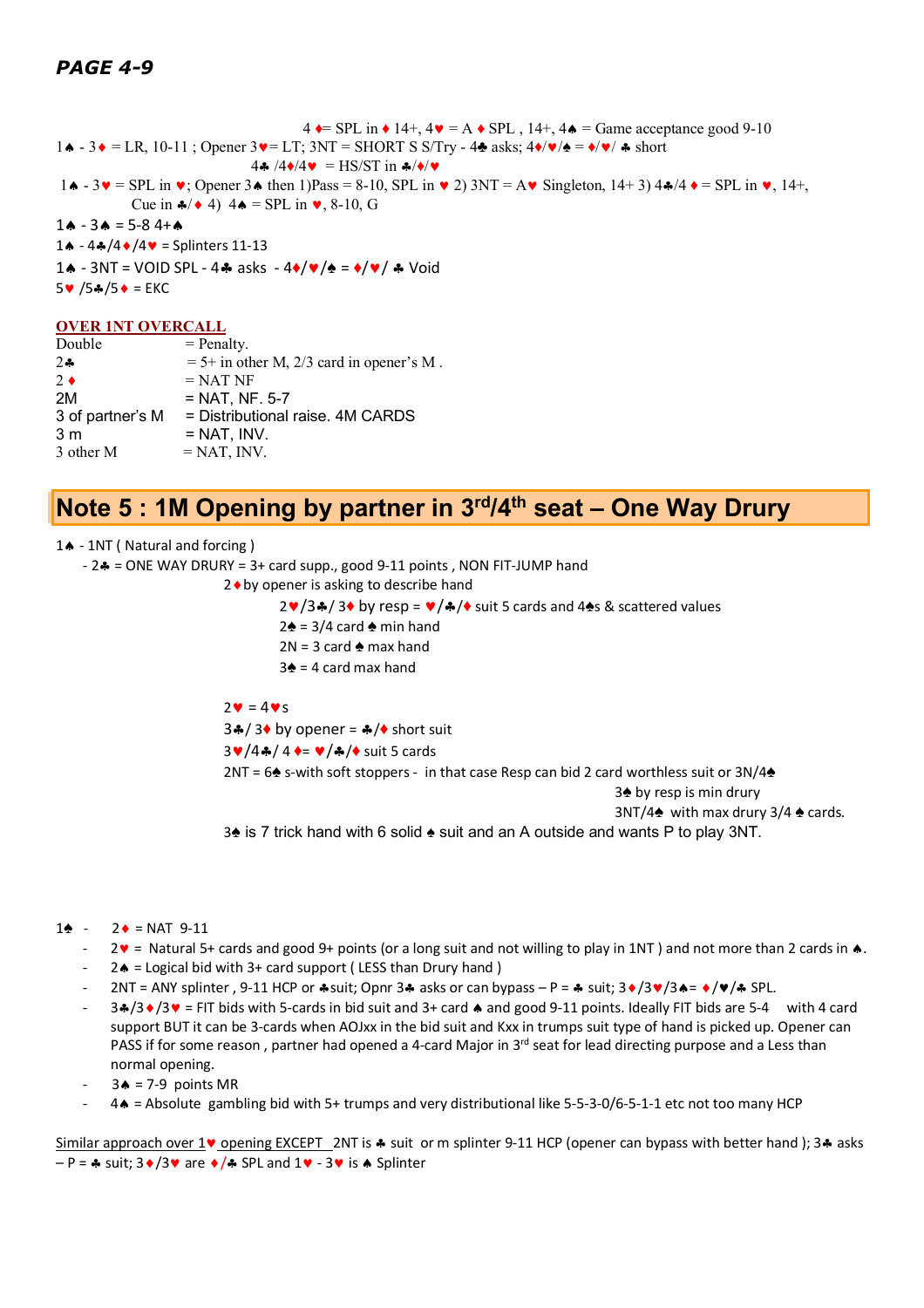# **Note 6 : 1NT Opening and Response**

15-17, BAL or Semi-balance (may be good 14); Open 1NT when the hand is unbalanced with 5-4-3-1, 4-5-2-2, 6-3-2-2, 6-3-3-1 shape if there is no attractive rebid after opening one of a suit.

#### **RESPONSE:**

| $2\bullet$              | $=$ Asks for major though responder may not have a major – way to bid $2NT$ – INV hand<br>Openor s $2 \cdot \bullet$ denies M; thereafter Responder can show various hands with Ms; SMOLLEN etc. |
|-------------------------|--------------------------------------------------------------------------------------------------------------------------------------------------------------------------------------------------|
| $2\bullet$              | = Transfer to $\bullet$ ; thereafter 2 $\bullet$ is puppet to 2NT; 3m is 5 $\bullet$ +5m INV hand                                                                                                |
| $2\bullet$              | = TRF TO $\star$ ; thereafter 2NT is puppet to 3 $\star$ ; 3m is 5 $\star$ +5m INV hand                                                                                                          |
| $2 \spadesuit$          | $=$ Minor Styman;                                                                                                                                                                                |
| 2NT                     | = PUPET TO 3 $\bullet$ ; thereafter it can be passed corrected to 3 $\bullet$ or GF hand with long minors                                                                                        |
| $3 -$                   | $= 6 +$ Suit INV to 3NT                                                                                                                                                                          |
| $3\bullet$              | $= 6 + \bullet$ Suit INV                                                                                                                                                                         |
| $3 \cdot 4$             | $=$ S/S in BM with OM 3 card & 9-10 cards in m                                                                                                                                                   |
| $4\clubsuit/\spadesuit$ | $=$ TRF to $\vee$ $\wedge$                                                                                                                                                                       |
| $4 \cdot / \bullet$     | $=$ To Play.                                                                                                                                                                                     |
| 4NT                     | $=$ QUANT. 16-17                                                                                                                                                                                 |
| $5\bullet$              | $=$ GRAND SLAM INTEREST                                                                                                                                                                          |
| 5NT                     | $=$ PICK UP THE SLAM                                                                                                                                                                             |

### **Note 7 : 2**§ **Opening and Responses = Based on KOKISH Relay**

2§ is normally opened when the hand has 22+ points and balanced/Semi balanced hands OR with strong Major ( with 9+ tricks ) , OR Strong Minor (with 10+ tricks ) , OR some combinations of 2 Suits or rarely even three suits and 18/19+ HCP.

```
2\rightarrow -2\rightarrow = Waiting
      2 \cdot \frac{2 \cdot 3}{2 \cdot 4} 3\cdot \frac{2 \cdot 5}{2 \cdot 5} = 6+\cdot \frac{2 \cdot 5}{2 \cdot 4} \cdot \frac{2 \cdot 5}{2 \cdot 4} 7+ HCP
      2NT = Any 7 carder suit headed but max QJ or J and no significant outside value
                 3\bullet is Eng - 3\bullet = \bullet suit; 3\bullet = \bullet suit; 3A = \bullet suit; 3NT = \bullet suit thereafter
                 3NT = To Play; 3M/4m = Want to play slam if you have 2 honor; 4M/5m = To Play2 - 22♥ (asks Resp to bid 2♦)
2\triangleq = \triangleq suit GF
2NT = 6 + 4 GF3\clubsuit = 6+ \spadesuit \text{GF}3\bullet = 5 + \bullet and 4 + \bullet GF
3\mathbf{v} = 4\mathbf{A} - 5\mathbf{v} 22-24 but needs help from P; Can be passed or corrected to 3\mathbf{A}3\triangle = Sets up \triangle suit 22+; 4\trianglemin hand; Any other Bid is a cue bid
4 \cdot \bullet = \bullet Singleton 4-4-1-4 24+
4 \cdot = 4 Singleton 4-4-4-1 24+
3NT = Long minor 20-21 with stoppers - No Slam interest4M = To Play with long M, lesser than 21 HCP - No slam interest4NT = 29-30 HCP Balanced Hand
5m = To Play with long m, lesser than 21 HCP - UnBal2a - 22 \cdot 2 \cdot ...then
```
- (a)  $2NT = 22-24$  Bal (2NT systems on)
- (b)  $3\frac{4}{3}$  /3 $\bullet$  = Second suit 4+ cards along with  $\bullet$  being longer suit and GF
- (c)  $3\mathbf{v} =$  Single suiter  $\mathbf{v}$  (6+ cards and Game force) Choice bet 4H & 3N
- (d)  $3NT = 25-26$  (4 $\clubsuit$ = Baron 4card up the line,  $4\blacklozenge/4\blacktriangledown$ = TRF,  $4\blacklozenge$ = Minor suit/s,  $4NT = QUAN$  etc)
- (e) 4m = Splinter in favor of  $\blacktriangledown$ ; 4 $\blacktriangledown$  = To Play 4 $\blacktriangle$ /5m = EKC in favor of  $\blacktriangledown$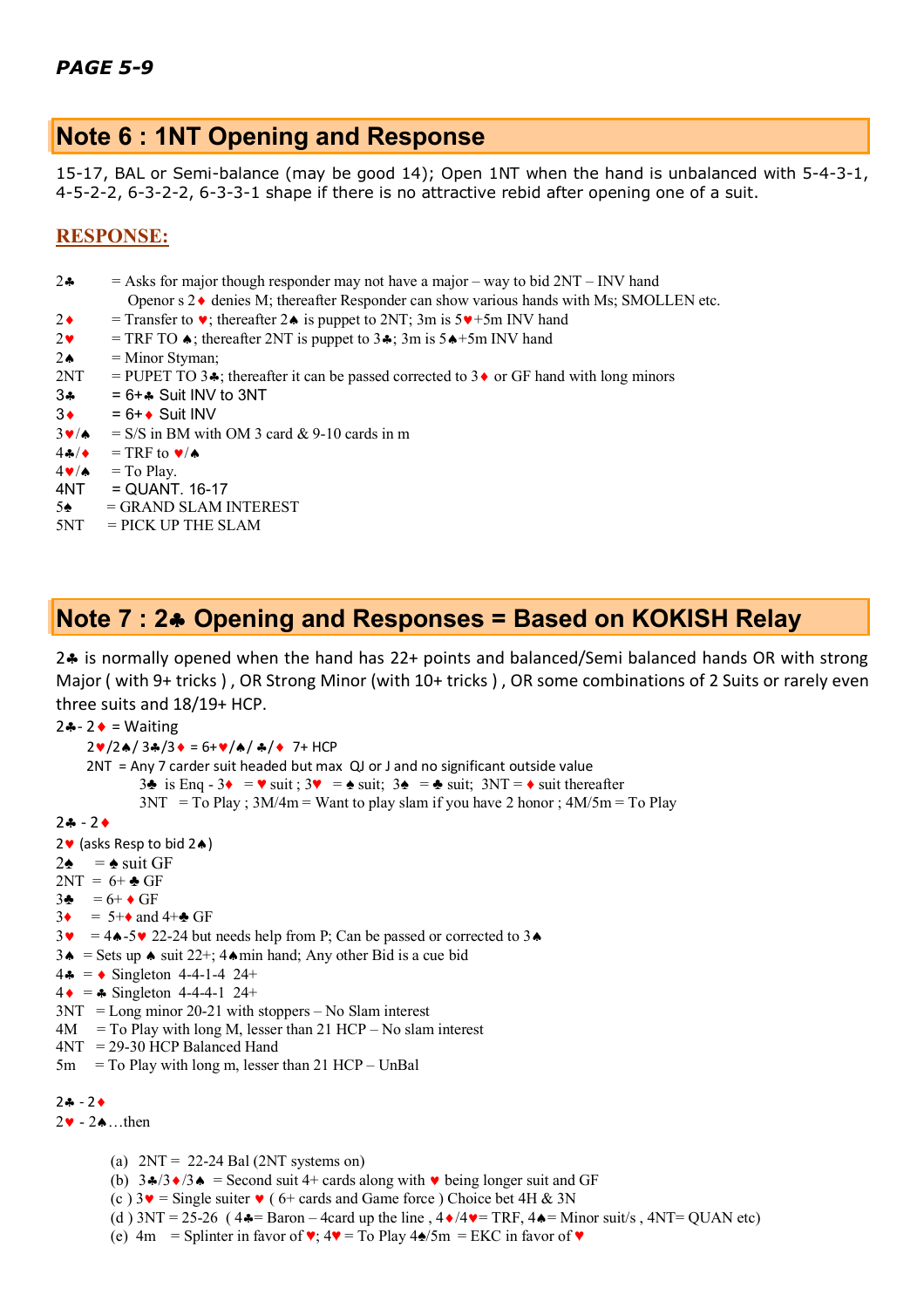(f) 4NT = 27-28 HCP Balanced Hand Transfers Apply

2♣ 2♦

- $2\mathbf{v}$  2NT = can have 4 types of below mentioned 7 card suit and should not have any significant value outside the suit
	- a) Axxxxxx
	- b) AJxxxxx
	- c) Kxxxxxx
	- d) KJxxxxx

With 6/7 card and better suit quality than these, bid the suit directly over 2♣

#### $2 - 2$

 $2NT =$ shows 6+ cards in  $\clubsuit$  suit,

Responder should normally bid 3 $\clubsuit$  to accept the transfer let opener describe her hand till so game is reached,

- 3 $\bullet$  ( accepting the TRF and proceed till some Game /Slam is reached )-3 $\bullet$  NEG less than 3HCP
- (a)  $3 \cdot 3 \cdot 3 \cdot 5 =$  Second suit with opener 4+ cards
- (b)  $3NT = GOOD 6 +$  suit and  $22 +$  points with stoppers
- $(c)$  4 $\clubsuit$  = Very good hand and looking for some CUE bid from responder . 4NT by responder will DENY any Ace or K. Opener can PASS 4NT or bid 5/6 $\clubsuit$  on her own.

 $3\clubsuit$  = shows  $\bullet$  suit with or without second suit. Responder accepts and bidding continues naturally--3 $\bullet$  NEG

 $3 \cdot =$  shows 5+ $\cdot$  and 4+ $\cdot$  (Longer or Equal  $\cdot$ )

#### **Modification After Intervention**

2 $\triangle$  (Double) XX = Values – can have  $\triangle$  suit All other bids carry the same meaning as if the double did not take place 2 $\bullet$  (2X) P = 4+ HCP or penalty in X  $X =$  less than 3 HCP – Bad hand  $2Y$  = Natural 4+ HCP  $3Y$  = Natural 4+ HCP

- 2 $\bullet$  (3X) P = Nothing to say
	- $X =$  Penalty
- 2 $\triangle$  (4X) P = Forcing Working Values  $X = T/O$

### **Note 8 : Weak 2**¨ **and Responses**

- $2 \cdot 3 \cdot /4 \cdot /5 \cdot /6 \cdot =$  Strategic cum Preemptive bids
- $2 \cdot 2 \cdot / 2 \cdot / 3 \cdot =$  Natural one round force

 $2 \cdot - 2NT$  (Enquiry )

- (a)  $3\bullet$  = Good hand with at least one M 3card
	- $3\bullet$  3 $\bullet$  (enquiry)  $3\bullet = 3$  card  $\bullet$  $3\bullet = 3$  card  $\bullet$  $3NT = Both M 3 card$
- (b)  $3 \cdot$  = Minimum suit and Minimum points as per expectation
- (c)  $3\blacktriangledown$  = GOOD hand with 6 $\blacklozenge$  and 4 $\blacktriangle$  OM
- (d)  $3 \triangle =$  GOOD hand with  $6 \triangleleft$  and  $4 \triangleright$  OM
- (e) 3NT = GOOD hand But no 3 card M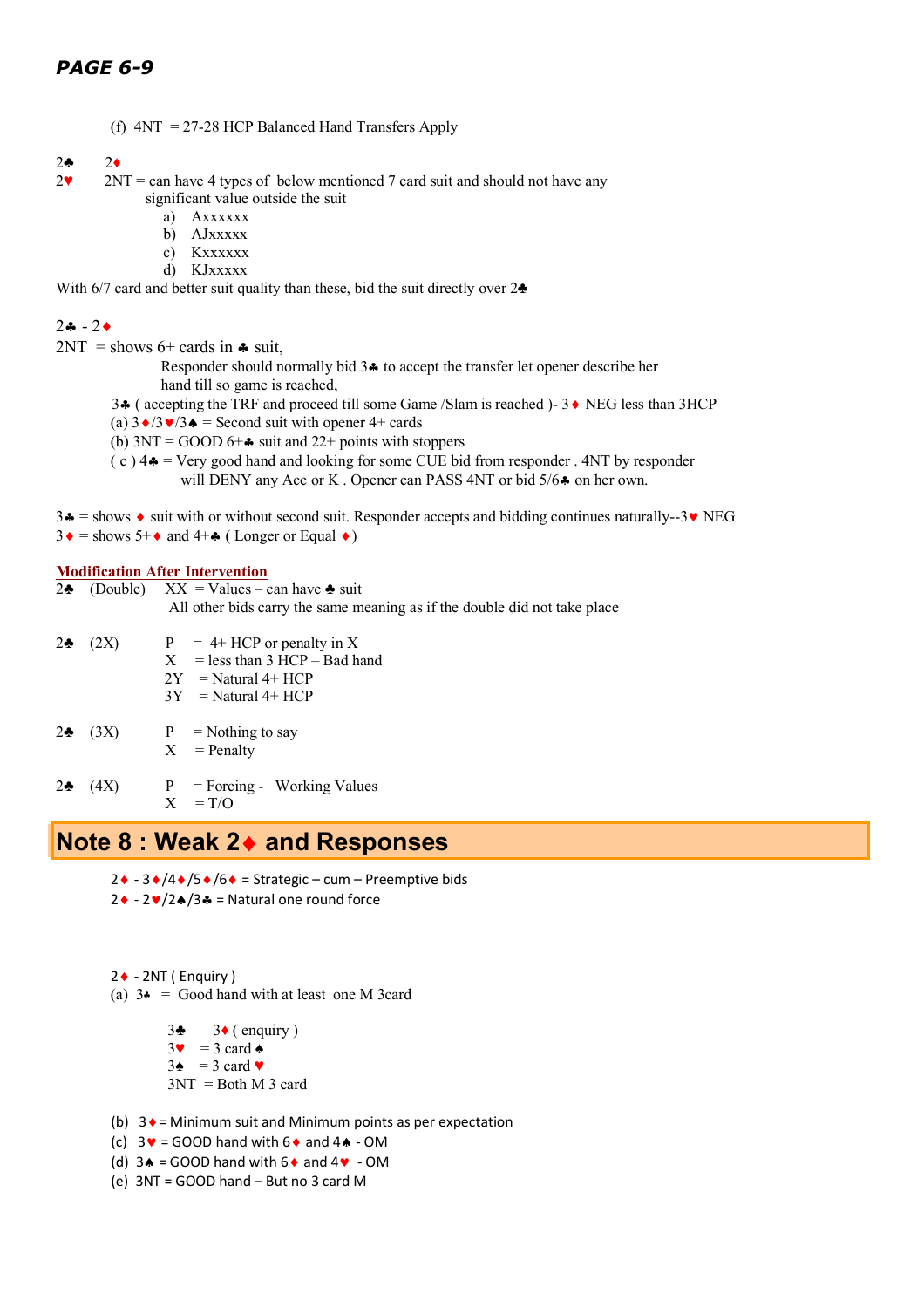### **Note 9 : Weak 2**© **Opening in 1st/2nd seats and Responses**

2 $\bullet$  - 2 $\bullet$ /3 $\bullet$ /3 $\bullet$  = Natural one round force 3©/4©/5©/6© = Strategic-Cum – Pre-emptive

 $2\mathbf{v}$  - 2NT (Enquiry with INV+ hand with atleast 2 cards in bid M)

 $3\bullet = GG / BB - 3\bullet$  asks  $3\bullet = BB$  $3 \triangle = GG$  with shortage 3N asks  $4 \triangle 4 \triangle 4 \blacktriangleright 4 \blacktriangleright 4$  $\frac{1}{2}$  /  $\bullet$  short;  $3NT = GG$  without Singleton  $4\clubsuit/4\bullet = 6\bullet + 4\clubsuit/4\bullet$  $4\mathbf{v} = 6\mathbf{v} + 5\mathbf{A}$  $3 \triangleleft$  = GH & BS  $3\bullet = BH & GS$  $3 \triangle =$  Solid Suit  $3NT = 4$  cards of O M  $4 \cdot 4 \cdot 4 \cdot 5$  = Second 5-card suit headed by J/Q or at most K but primary  $\bullet$  suit will be good  $4\mathbf{v}$  = Rare case with a 7-card  $\mathbf{v}$  suit when 3 $\mathbf{v}$  opening with a hand like 7-2-2-2 and VUL vs NV opponents looks too risky.

 $2\blacktriangledown$  opening in 1<sup>st</sup> seat can 5/6 Ms 9-11 HCP and if P enquires bid 4 $\blacktriangledown$  to let him know you have 11 cards in Ms

 $2\blacktriangledown$  opening in  $3^{rd}$  seat can be GOOD ( upto bad 12 points and not a great suit ) OR BAD ( 5-card reasonable suit and lead directing and minimum points ).

Opening  $2\vee$   $\wedge$  in  $4^{\text{th}}$  seat is a logical bid NOT willing to PASS the hand and not letting opponents get into bidding cheaply and at the same time warning partner not to get too excited with any 10/11 HCP

#### **Modification After Intervention**

 $2M$  (X) XX = values with atleast DBLTN in P s suit  $2/3Y = M$  raise with lead direction in the bid M  $2NT =$  Enquiry  $3NT = To Play$  $4m$  = Fit Showing  $4M = To Play$  $4NT = RKC$  in M

- $2M$  (2X)  $X =$  Other two suits  $2NT =$  Enquiry 3NT = To Play  $3Y = Nat F$  $3X = Splinter$  4m = Fit Showing  $4X = EKC$
- $2M$  (3X)  $X$  = Penalty
	- 3NT = To Play
	- $3Y = Nat F$
	- $4X = Splinter$  $4m$  = Fit Showing

### **Note 10 : Weak 2**ª **Opening in 1st/2nd seats and Responses**

Exactly the same approach as over  $2\vee$  opening Except following

```
2\spadesuit - 2NT (Enquiry with INV+ hand with atleast 2 cards in bid M)
                     3\clubsuit = G/G/BB - 3\spadesuit asks
```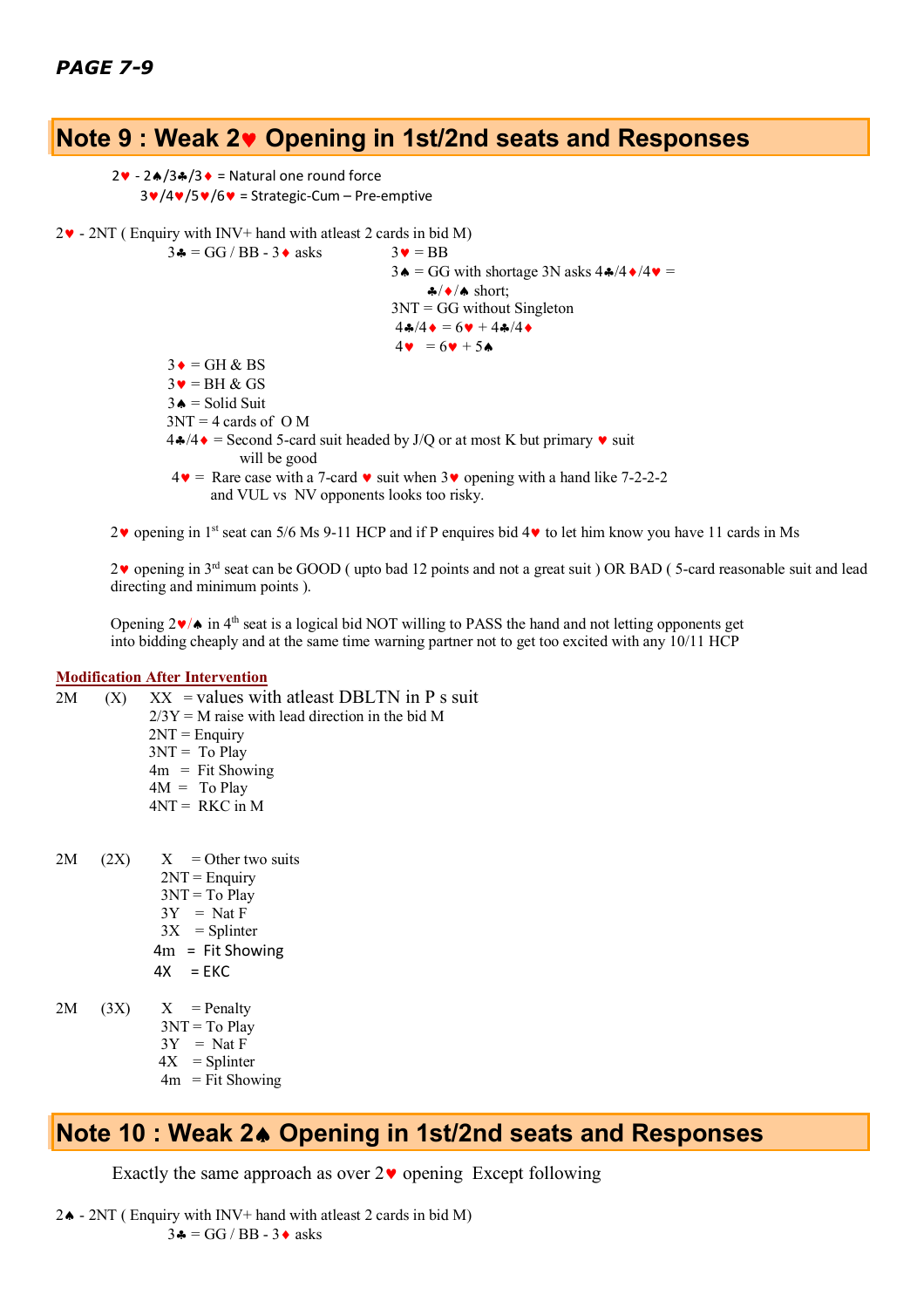$3\bullet = GG$  with shortage 3 $\bullet$  asks 3N/4 $\bullet$ /4 $\bullet$  $\blacktriangleright$  / $\blacklozenge$ / $\blacklozenge$  / short  $3 \triangle = BB (5-7)$ 3NT = GG without Singleton  $4\cdot 4\cdot 4 = 6\cdot 4 + 4\cdot 4\cdot 4$  $4\mathbf{v} = 6\mathbf{A} + 5\mathbf{v}$ 

 $3 \triangleleft$  = GH & BS

 $3\bullet$  = Solid Suit

 $3 \triangle = GS & BH (8-9)$ 

 $3NT = 4$  cards of O M

- $4\cdot/4\cdot$  = Second 5-card suit headed by J/Q or at most K but primary  $\bullet$  suit will be good
- $4 \triangle =$  Rare case with a 7-card  $\triangle$  suit when 3 $\triangle$  opening with a hand like 7-2-2-2 and VUL vs NV opponents looks too risky.

# **Note 11 : 2NT Opening and Responses**

|                | $2NT -$                  | $3 +$<br>= Mupet Stayman; Opener 3♦ shows 1 or both Ms thereafter Responder<br>$3 \cdot =$ $\bullet$ and $3 \cdot = \bullet$ ; $3 \cdot =$ No M thereafter responder $3 \cdot =$ Pupet to 3N to play<br>and $3N = 5 + 4$ |  |  |  |  |  |
|----------------|--------------------------|--------------------------------------------------------------------------------------------------------------------------------------------------------------------------------------------------------------------------|--|--|--|--|--|
|                |                          | = Transfer to $\vee$ , followed by 34 pupet to 3N and direct 3N is 5 $\vee$ +44<br>$3\bullet$                                                                                                                            |  |  |  |  |  |
|                |                          | = Transfer to $\triangle$ , followed by 4 $\triangledown$ = 5-5 game only<br>$3$ $\blacktriangledown$                                                                                                                    |  |  |  |  |  |
|                |                          | = Puppet to 3NT - can P to play / DESCRIBING Minor suits<br>3 <sub>•</sub>                                                                                                                                               |  |  |  |  |  |
|                |                          | 3NT<br>$=$ To Play                                                                                                                                                                                                       |  |  |  |  |  |
|                |                          | $=$ Transfer to 4 $\blacktriangleright$<br>$4\clubsuit$                                                                                                                                                                  |  |  |  |  |  |
|                |                          | $=$ Transfer to 4 $\spadesuit$<br>$4\bullet$                                                                                                                                                                             |  |  |  |  |  |
|                |                          | $= 5 + 4$ $\triangle$ 10-11 can play upto 4N<br>$4$ $\blacktriangledown$                                                                                                                                                 |  |  |  |  |  |
|                |                          | $= 4 + 5 * 10 - 11$ can play upto 4N<br>$4 \spadesuit$                                                                                                                                                                   |  |  |  |  |  |
|                |                          | 4NT<br>$=$ Quantitative                                                                                                                                                                                                  |  |  |  |  |  |
|                |                          | = Natural to play<br>$5 - 4$                                                                                                                                                                                             |  |  |  |  |  |
|                |                          | $=$ SHOW 5 CARD $-$ 5N $=$ NONE; 6X IS 4 CARD UP THE LINE 4/4 FIT OR 6N<br>5♠                                                                                                                                            |  |  |  |  |  |
|                |                          | $=$ pick a slam 4/4 fit up the line or 6NT (3-3-3/4 and 13 HCP)<br>5NT                                                                                                                                                   |  |  |  |  |  |
| 2NT            |                          | $3 +$                                                                                                                                                                                                                    |  |  |  |  |  |
| $3 \bullet$    |                          | = One/Both 4-card majors., responder s $3\vee/3$ $\triangle$ = $\triangle$ / $\vee$ ; 3N to play                                                                                                                         |  |  |  |  |  |
| 3 <sub>Y</sub> |                          | = No 4 card M; 3. by responder to play 3N and 3NT = $5$ . $+4$ $\bullet$                                                                                                                                                 |  |  |  |  |  |
| 3♠             |                          | = 5. responder now cue bids for SLAM interest, 4. = GAME, 3NT - to play                                                                                                                                                  |  |  |  |  |  |
| 3N             |                          | = 5., responder; 4. = Slam Interest; 4. = retfr to $\bullet$ , P – to play                                                                                                                                               |  |  |  |  |  |
| 2NT            | $\overline{\phantom{a}}$ | 34 puppet to 3NT                                                                                                                                                                                                         |  |  |  |  |  |
| 3NT-           | P                        | $=$ to play                                                                                                                                                                                                              |  |  |  |  |  |
|                | $4 -$                    | = 6+ $\bullet$ to play upto 4NT (11/12) – 4 $\bullet$ min; 4 $\bullet$ / $\bullet$ = Cue; 4N = to play                                                                                                                   |  |  |  |  |  |
|                | $4\bullet$               | $= 6 +$ as above - 4 $\sqrt{a}$ = Cue; 4N = to play                                                                                                                                                                      |  |  |  |  |  |
|                | $4\blacktriangledown$    | $= 5$ $+5$ $\bullet$ 10-11 Slammish - $\bullet$ Short 4 $\bullet$ = DKC BY OPENER AND CAN SIGN OFF 5N IF 2<br>KEY CARDS MISSING 4N = To Play                                                                             |  |  |  |  |  |
|                | 4A                       | $= 5 + 5$ + $-$ A Short - SAME AS ABOVE - $5$ + = DKC                                                                                                                                                                    |  |  |  |  |  |
|                | 4NT                      | = Quantitative with $4$ $+4$ $\bullet$ cards                                                                                                                                                                             |  |  |  |  |  |
|                | 5÷                       | = Long $*+$ Pass or correct to $*$ - Cant play NT (maybe 3-5/5 or 1/2-6-5)                                                                                                                                               |  |  |  |  |  |
|                | 5NT                      | = $44+4$ + 13-14 Points – Choose Contract $6*/6*/6$ NT                                                                                                                                                                   |  |  |  |  |  |
|                |                          |                                                                                                                                                                                                                          |  |  |  |  |  |

2N-(3 $\clubsuit$ ) THEN X Stayman 3 level transfers 4 $\clubsuit$  = Both M; 4 $\bullet$ /4 $\blacktriangleright$  Trans to 4 $\blacktriangleright$ /4 $\spadesuit$ ; 4N= Quanti  $-(3 \cdot / \cdot \cdot) - X$  is Stayman 3/4 Level Nat – 4m/M = trans 4N= Quanti